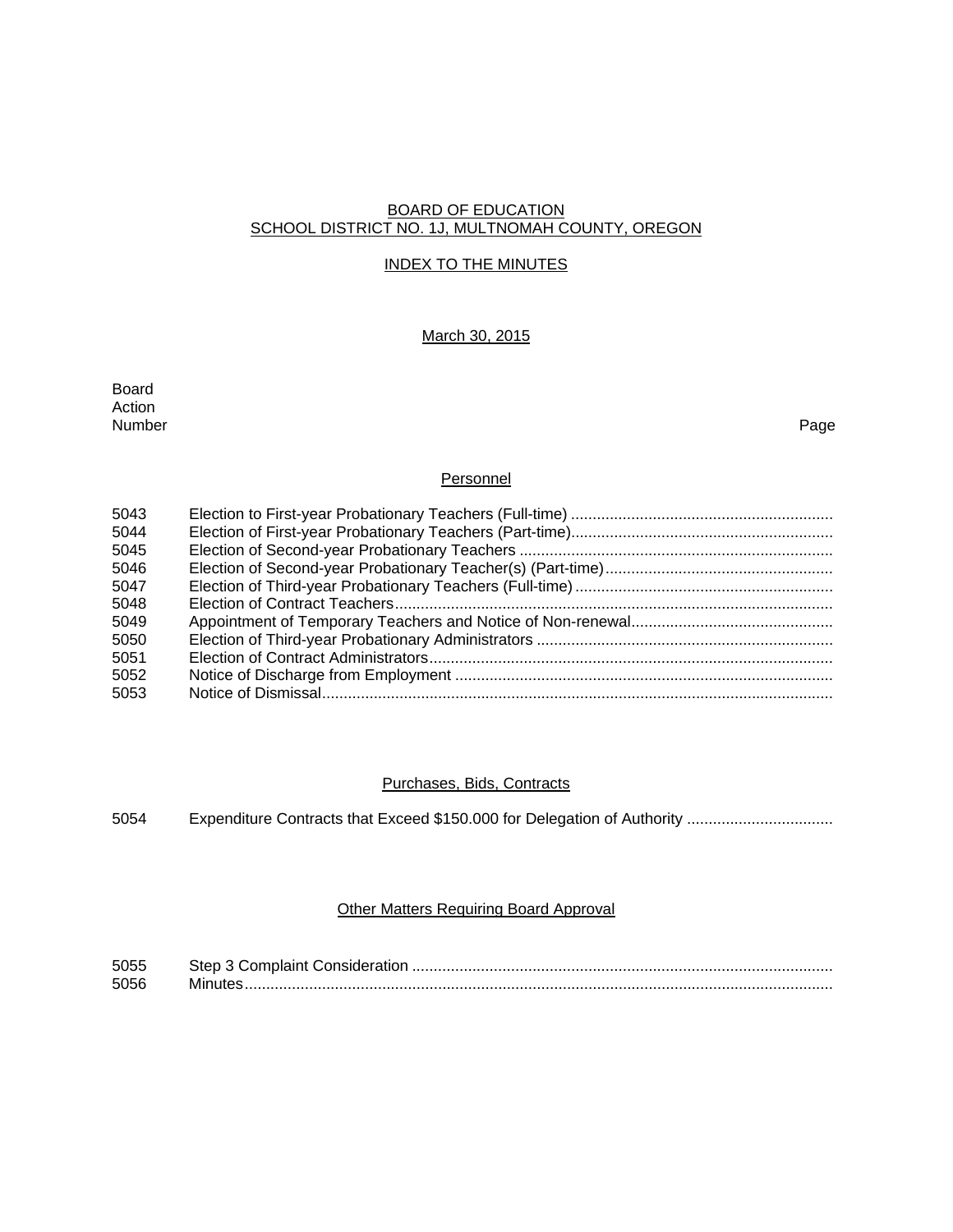# **Personnel**

The Superintendent RECOMMENDED adoption of the following items:

# Numbers 5043 through 5053

Director Regan moved and Director Belisle seconded the motion to adopt the above numbered items. The motion was put to a voice vote and passed unanimously (yes-5, no-0; with Directors Adkins and Morton, and Student Representative Jayaswal absent).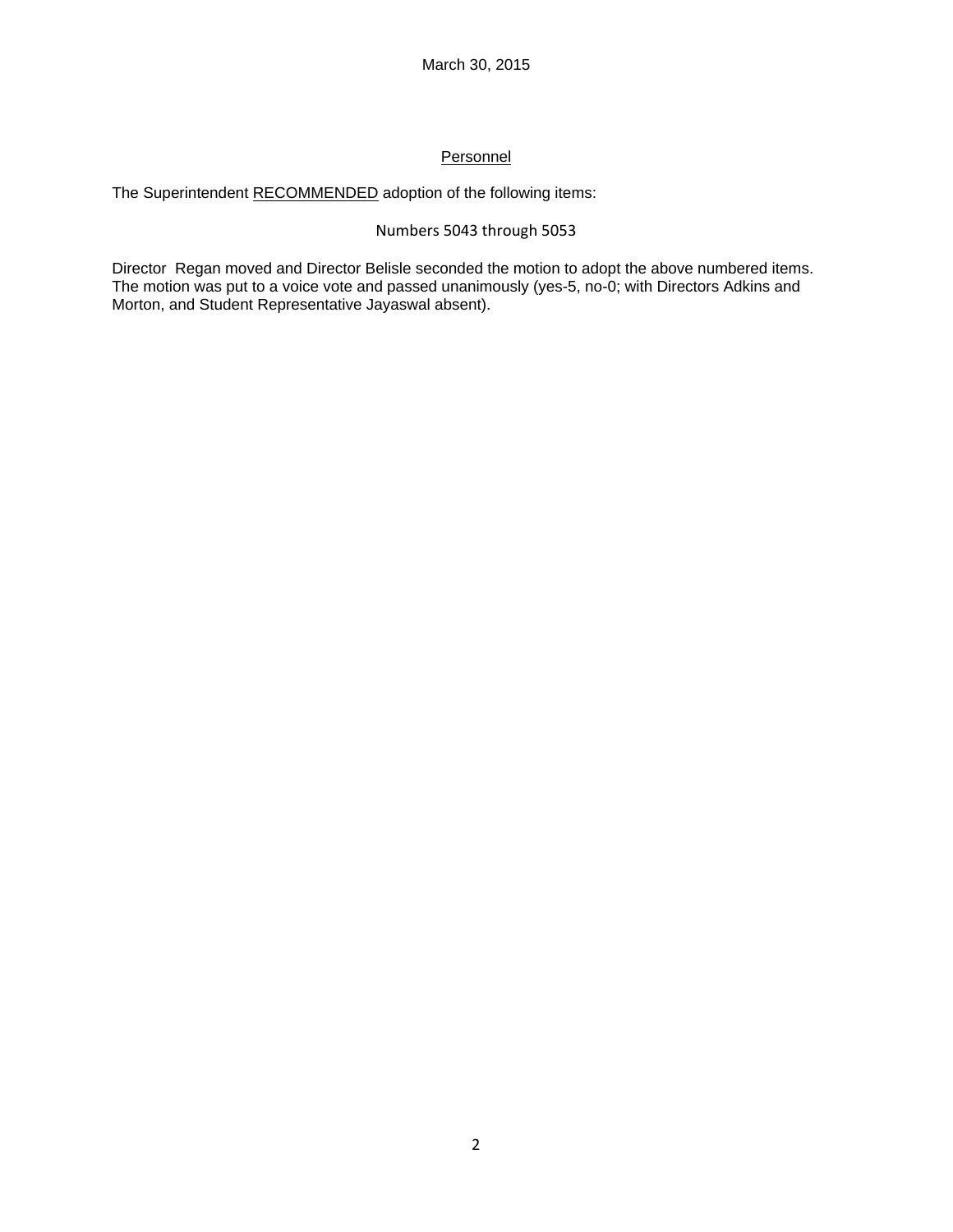#### Election of First-year Probationary Teachers (Full-time)

## **RECITAL**

On the advice of the Chief Human Resources Officer, the Superintendent recommends that the teacher(s) listed below be elected as a First-year Probationary Teacher(s).

## **RESOLUTION**

The Board of Education accepts the Superintendent's recommendation, and by this resolution hereby elects as First-year Probationary Teacher(s) for the school year 2014-15 the following person(s), subject to the employment terms and conditions set out in the standard form contract approved by legal counsel for the District and to be placed on the applicable Salary Guide that now exists or is hereafter amended:

| Full-time     |                  |        |  |
|---------------|------------------|--------|--|
| First         | Last             | ID     |  |
| Michelle      | Ackron           | 023175 |  |
| Kristin       | Bassaloff        | 023239 |  |
| Robin         | Birdsong         | 013499 |  |
| Elicia        | <b>Blackford</b> | 023287 |  |
| <b>Brooke</b> | <b>Blowers</b>   | 023321 |  |
| Mary          | <b>Browne</b>    | 022339 |  |
| <b>Bryan</b>  | <b>Butcher</b>   | 023459 |  |
| Teri          | Cahill           | 022234 |  |
| <b>Myette</b> | Carrasco         | 023391 |  |
| Jennifer      | Cleary           | 017168 |  |
| Andrea        | Cunningham       | 023036 |  |
|               | dela             |        |  |
| Philip        | Houssaye         | 023026 |  |
| Nicole        | Doler            | 023022 |  |
| Hayley        | Duncan           | 022817 |  |
| Michael       | Easton           | 023034 |  |
| Meghan        | Eigo             | 019557 |  |
| <b>Travis</b> | Fantz            | 000765 |  |
| Megan         | Fieser           | 022082 |  |
| Jill          | Finley           | 016825 |  |
| Marita        | Ghobrial         | 023235 |  |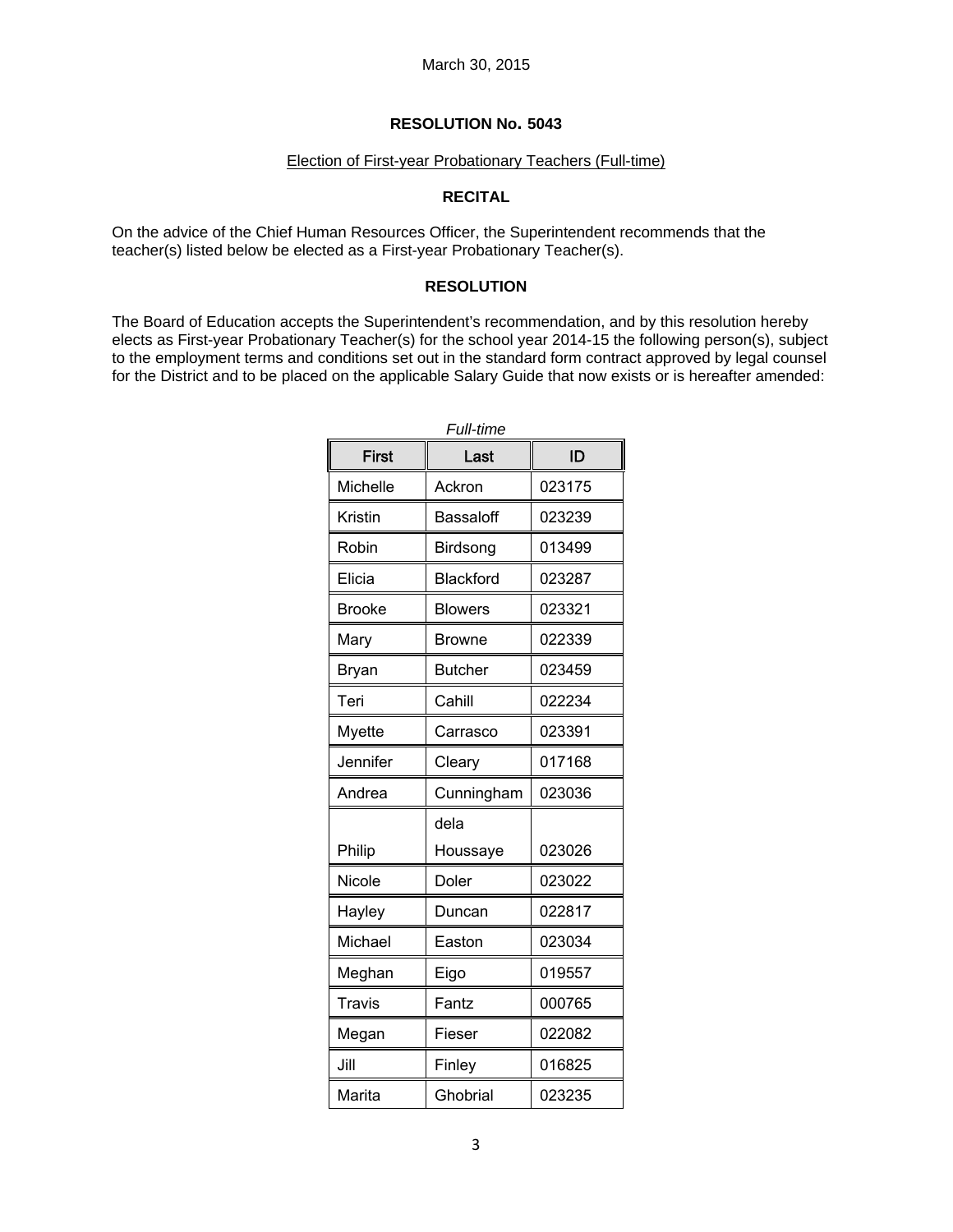| Monica       | Gray           | 023285 |
|--------------|----------------|--------|
| Jessica      | Ham            | 023227 |
| Susan        | Hill           | 022945 |
| Janae        | Jamison        | 022721 |
|              | Jangula-       |        |
| Jennifer     | <b>McNabb</b>  | 016130 |
| Elizabeth    | Kiernan        | 023161 |
| Kate         | Knochel        | 022376 |
| Jaclyn       | Kolesar        | 023047 |
| Lauren       | Kristensen     | 022977 |
| Natalya      | Kunda          | 022251 |
| Sarabeth     | Leitch         | 023113 |
| Kristin      | Lierheimer     | 023118 |
| Nekicia      | Luckett        | 007791 |
| Kenya        | Marquez        | 023086 |
| Erin         | <b>McNulty</b> | 016005 |
| Christopher  | Mead           | 022695 |
| Risa         | Nabielski      | 022874 |
| Katherine    | <b>Nations</b> | 019268 |
| Tracy        | Quintero       | 000084 |
| Cesar        | Ramirez        | 023050 |
| Karen        | Ritzinger      | 022051 |
| Diana        | Robertson      | 018952 |
| Yael         | Routtenberg    | 018111 |
| Rebekah      | Sabzalian      | 022792 |
| Magdalene    | Savage         | 017131 |
| Molly        | Sims           | 023107 |
| Sylvia       | Singer         | 022903 |
| Wakako       | Sogo           | 022956 |
| <b>Bobby</b> | Spann          | 017999 |
| Michele      | Stahlecker     | 015932 |
| David        | Valenzuela     | 023138 |
|              |                |        |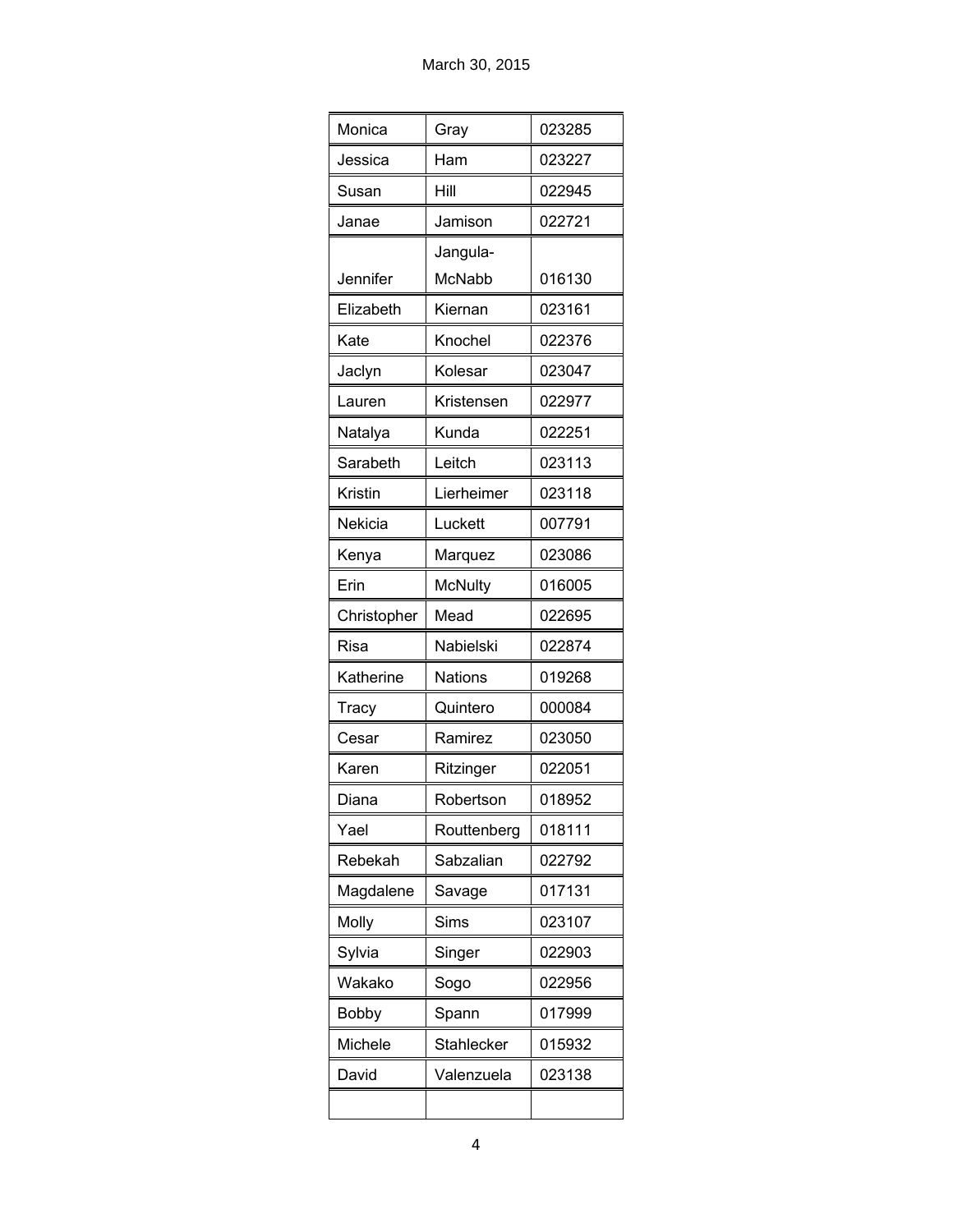| Barbara | Van      | 023024 |
|---------|----------|--------|
|         | Eeckhout |        |
| Jeffrey | Wilebski | 023164 |

*S. Murray* 

#### **RESOLUTION No. 5044**

#### Election of First-year Probationary Teachers (Part-time)

# **RECITAL**

On the advice of the Chief Human Resources Officer, the Superintendent recommends that the teacher(s) listed below be elected as First-year Probationary Teacher(s).

#### **RESOLUTION**

The Board of Education accepts the Superintendent's recommendation, and by this resolution hereby elects as First-year Probationary Teacher(s) for the school year 2014-15 the following person(s), subject to the employment terms and conditions set out in the standard form contract approved by legal counsel for the District and with all to be placed on the applicable Salary Guide that now exists or is hereafter amended:

| Part-Time    |                 |        |  |
|--------------|-----------------|--------|--|
| <b>First</b> | Last            | ID     |  |
| Ariel        | <b>Billings</b> | 022129 |  |
| Daniel       | Boettcher       | 023398 |  |
| Nadia        | Chantry         | 020226 |  |
| Kristin      | Cywinski        | 022408 |  |
| Lisa         | Doslu           | 022136 |  |
| Anne         | Flores          | 021883 |  |
| Leah         | Hermes          | 019093 |  |
| Kasey        | Hughes-Bond     | 022790 |  |
| Marinela     | lonescu         | 020506 |  |
| Carolyn      | Stone           | 010486 |  |
| Nattajane    | Wasinger        | 018231 |  |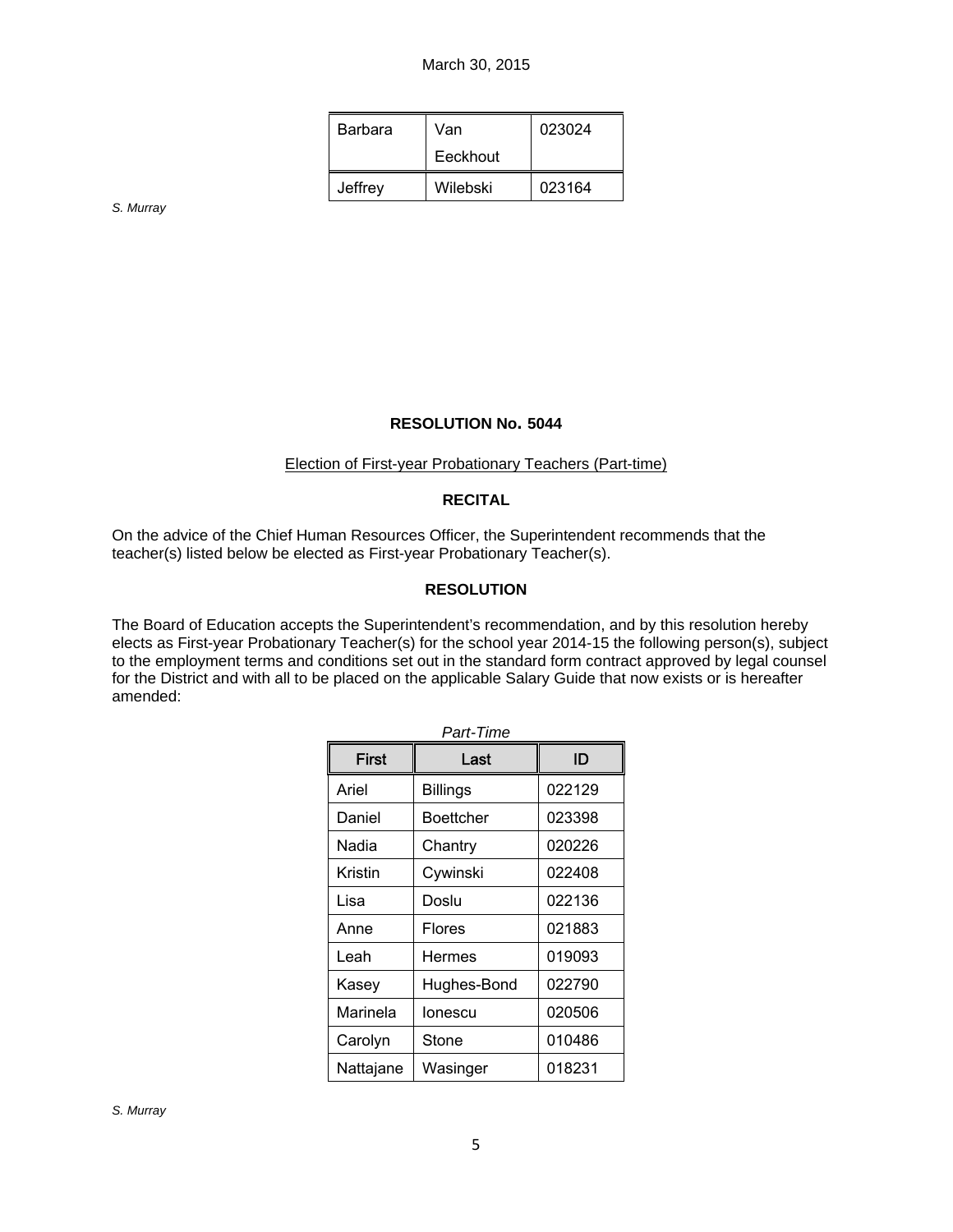#### Election of Second Year Probationary Teachers

## **RECITAL**

On the advice of the Chief Human Resources Officer, the Superintendent recommends that the teachers listed below be elected as Second Year Probationary Teachers.

## **RESOLUTION**

The Board of Education accepts the Superintendent's recommendation and by this resolution hereby elects as Second Year Probationary teachers for the 2015-2016 school year the following persons, subject to the employment terms and conditions contained in the standard form contract approved by the legal counsel for the District.

| Last           | <b>First</b> | ID     |
|----------------|--------------|--------|
| Hoy            | Kimberly     | 008953 |
| Mew            | Natalie      | 013643 |
| Hanlon         | Erin         | 015933 |
| Polcynski      | Stephen      | 017101 |
| Schaffer       | Jane         | 017128 |
| Winokur        | Emily        | 017271 |
| Gaudreau       | Susan        | 018700 |
| LeMier         | Sarah        | 019137 |
| Gardiner       | Stephen      | 019320 |
| Vasey          | Vicki        | 020918 |
| Winicki        | Frank        | 021631 |
| Richner        | Mark         | 023346 |
| McDaid         | Heather      | 023349 |
| Erickson       | Nicholas     | 023369 |
| Pinder         | Gabriela     | 023374 |
| Yame           | Lynn         | 023387 |
| Heath          | James        | 023389 |
| <b>Martins</b> | Sara         | 023393 |
| Warfel         | Sonia        | 023394 |
| McMillian      | Stephanie    | 023405 |
| Pratt          | Emily        | 023414 |
| Talerico       | Tracie       | 023417 |
| Fagan          | Alexandra    | 023432 |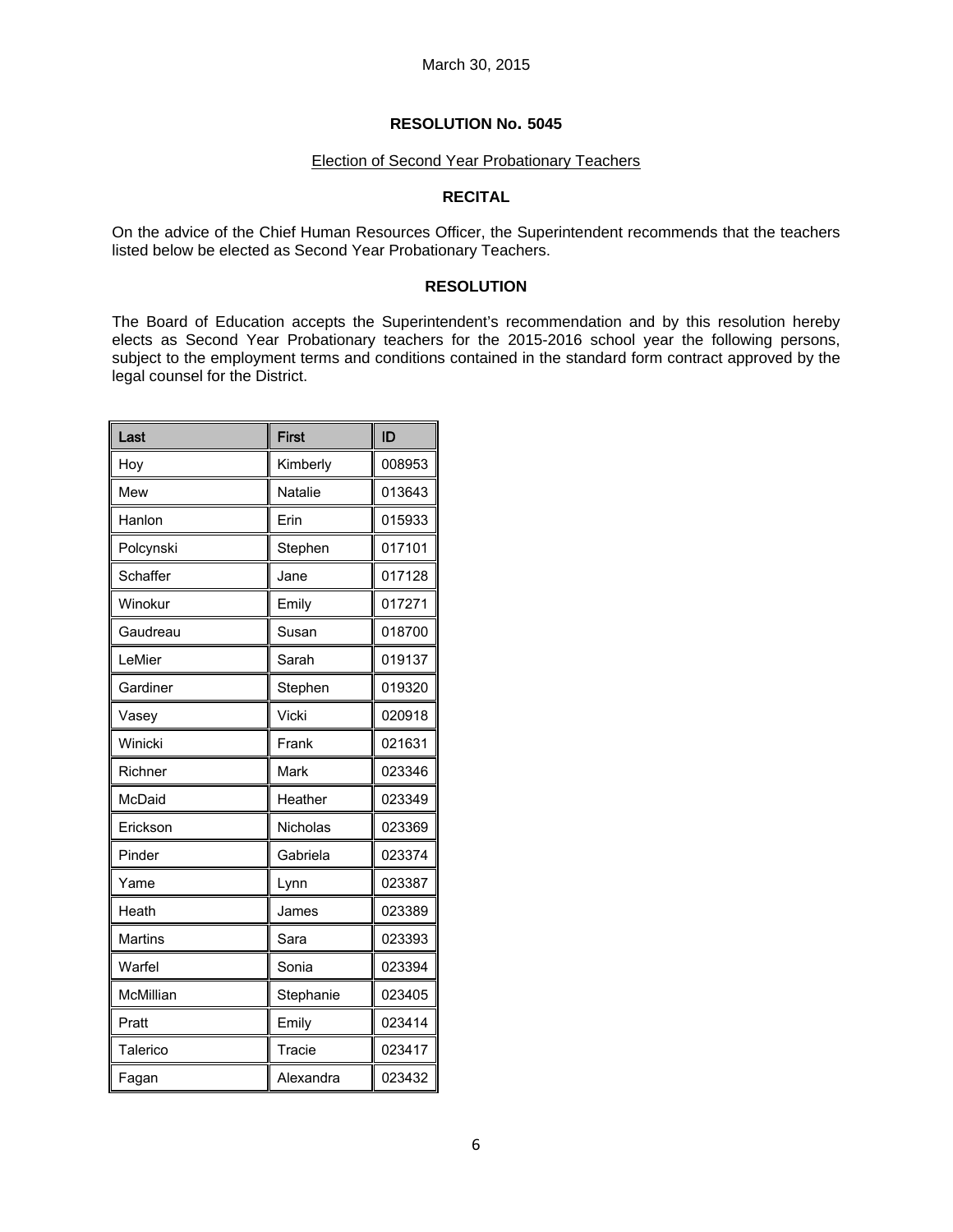| Last           | <b>First</b> | ID     |
|----------------|--------------|--------|
| Bryant         | Anjene       | 023437 |
| Von Ahn        | Rochelle     | 023440 |
| Frost          | Melissa      | 023450 |
| Jablonski      | Anna         | 023453 |
| Volsky         | Lyubov       | 023456 |
| <b>Butcher</b> | Bryan        | 023459 |
| Hook           | Ryan         | 023470 |
| Selter         | Sherron      | 023514 |
| Talerico       | Frank        | 023524 |
| Llyod          | Samantha     | 023543 |
| Hernandez      | Andrew       | 023614 |
| Jones          | Jessica      | 023624 |
| Vausberg       | Joanne       | 023711 |
| Tosh           | Cynthia      | 023746 |
| <b>Nichols</b> | Derek        | 023756 |
| Aubry          | Dominque     | 023811 |
| McFaul-Amadoro | Sunshine     | 023845 |
| Caudill        | Dalton       | 024155 |
| Boyd           | Jeffery      | 020420 |
| Cates          | Kathryn      | 019281 |
| Christophersen | Ashley       | 021808 |
| Cook           | Allison      | 021882 |
| Cowley         | Maurice      | 015636 |
| Diepenbrock    | Bernadette   | 020151 |
| Fogg           | Julia        | 021453 |
| Freeman        | Allanah      | 021892 |
| Hernandez      | Maria        | 015718 |
| Hines          | Shawnte      | 021783 |
| Jackson        | Jennifer     | 022637 |
| Jamieson       | Robert       | 021712 |
| Levine         | Joshua       | 019242 |
| Lossner        | Christi      | 017972 |
| Mandis         | lan          | 021479 |
| Mankowski      | Heather      | 019165 |
| Manley         | Matthew      | 016224 |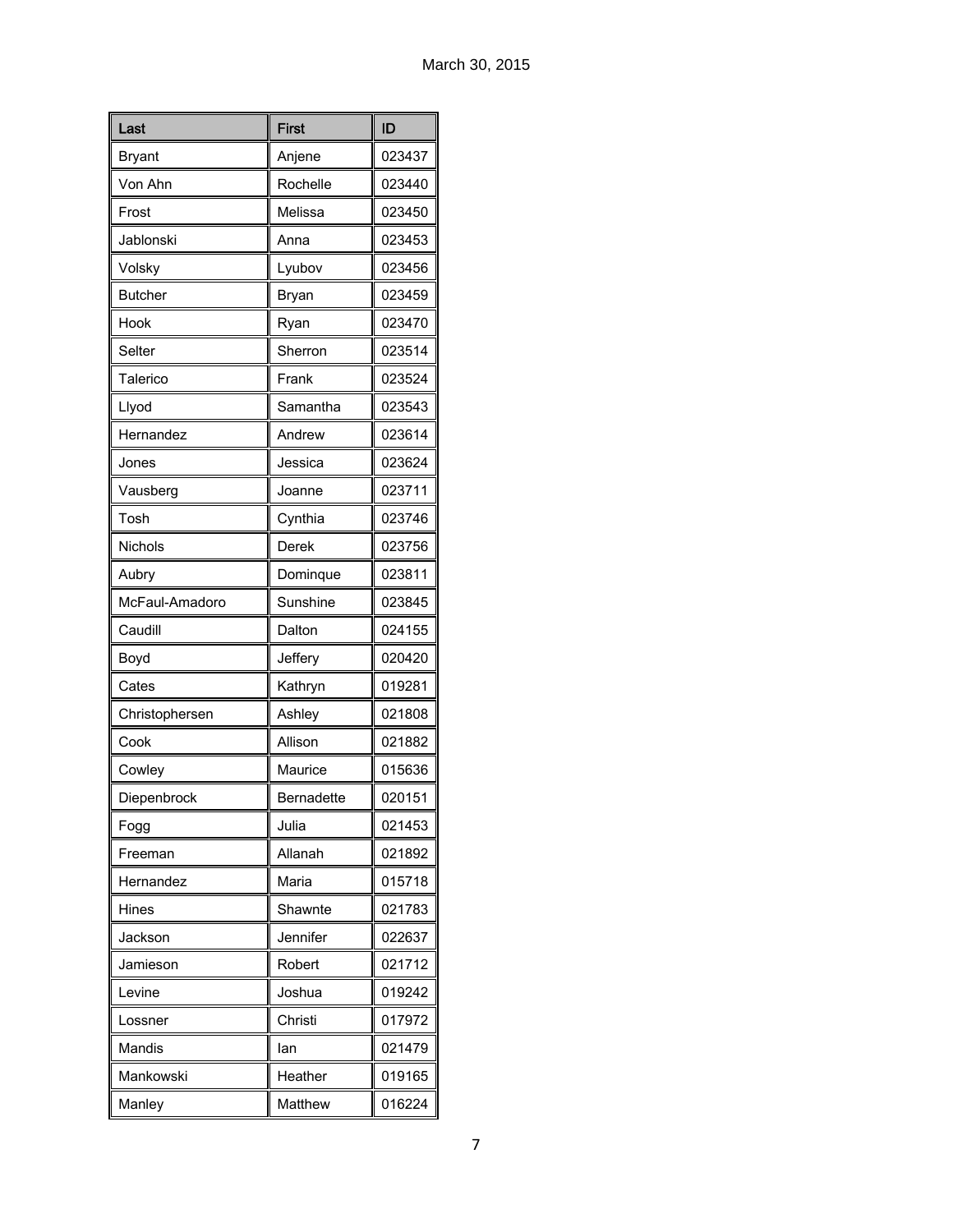| Munoz       | Deborah   | 019697 |
|-------------|-----------|--------|
| Myers       | Thomas    | 021871 |
| <b>Nims</b> | Tom       | 021931 |
| Norquist    | Melissa   | 022114 |
| Rossington  | Donald    | 022351 |
| Sams        | Marci     | 021578 |
| Szok        | Ann Marie | 020889 |
| Tharp       | Jonathan  | 019872 |
| Vega        | Jaeger    | 021351 |
| Volley      | C.A.      | 021892 |
| Wages       | David     | 022165 |
| Walker      | Matthew   | 022154 |
| Willis      | Kernan    | 018076 |

*S. Murray* 

# **RESOLUTION No. 5046**

#### Election of Second-year Probationary Teacher(s) (Part-time)

# **RECITAL**

On the advice of the Chief Human Resources Officer, the Superintendent recommends that the teacher(s) listed below be elected as Second-year Probationary Teacher(s).

# **RESOLUTION**

The Board of Education accepts the Superintendent's recommendation, and by this resolution hereby elects as Second-year Probationary Teacher(s) for the school year 2014-15 the following person(s), subject to the employment terms and conditions set out in the standard form contract approved by legal counsel for the District and with all to be placed on the applicable Salary Guide that now exists or is hereafter amended:

| Part-Time        |                |        |  |
|------------------|----------------|--------|--|
| <b>First</b>     | Last           | ID     |  |
| Ingrid           | Dahl           | 021901 |  |
| Karen            | Lefere         | 021908 |  |
| <b>Nickolaus</b> | <b>Merrick</b> | 015538 |  |
| Lisa             | Parsons        | 022664 |  |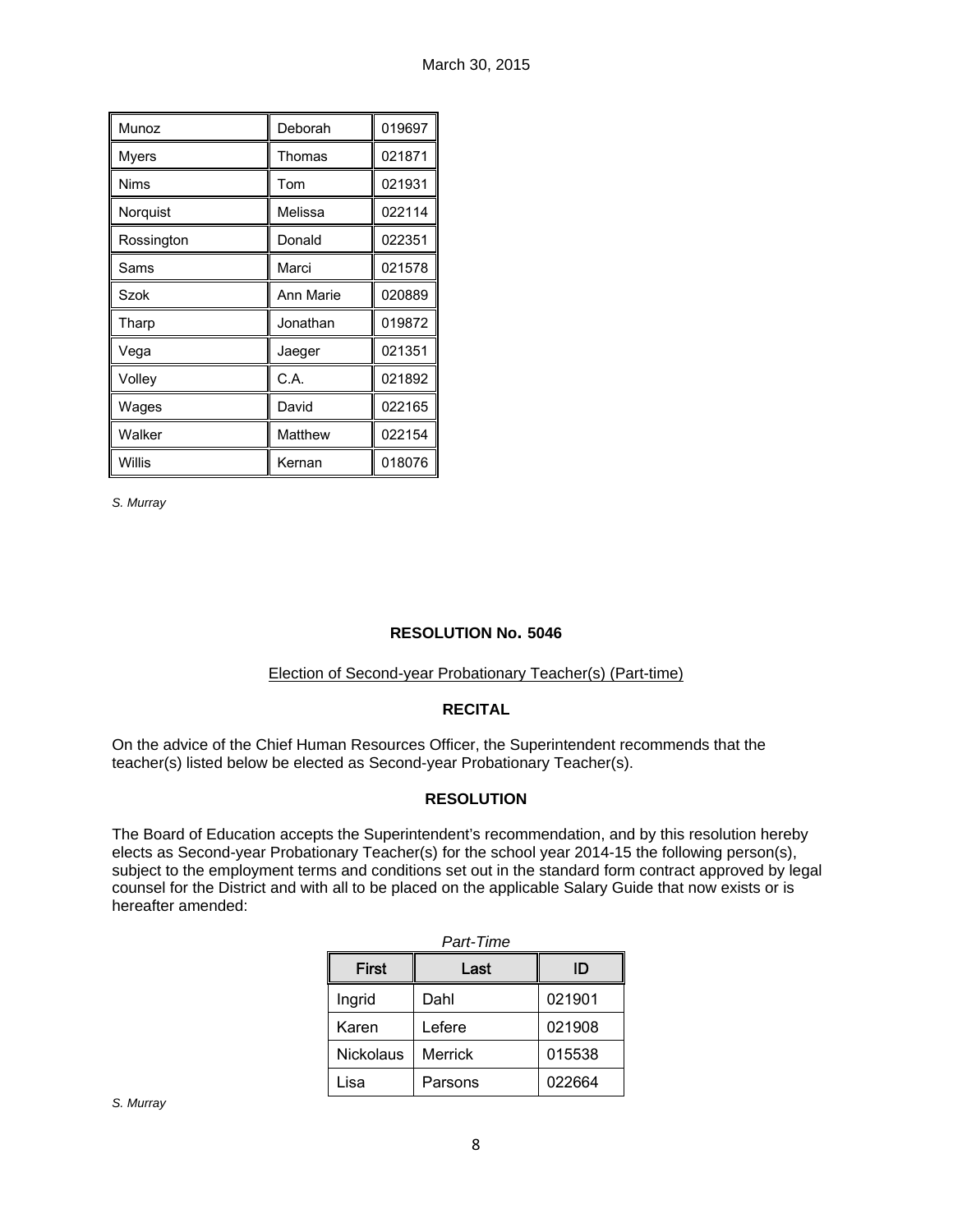## Election of Third-year Probationary Teachers (Full-time)

## **RECITAL**

On the advice of the Chief Human Resources Officer, the Superintendent recommends that the teacher(s) listed below be elected as Third-year Probationary Teacher(s).

## **RESOLUTION**

The Board of Education accepts the Superintendent's recommendation, and by this resolution hereby elects as Third-year Probationary Teacher(s) for the school year 2014-15 the following person(s), subject to the employment terms and conditions set out in the standard form contract approved by legal counsel for the District and with all to be placed on the applicable Salary Guide that now exists or is hereafter amended:

|  | Full-Time |
|--|-----------|
|--|-----------|

| <b>First</b> | Last       | ID     |
|--------------|------------|--------|
| Kathryn      | Moore      | 000211 |
| Carmen       | Rassmussen | 014060 |
| Linda        | White      | 018479 |

*S. Murray* 

#### **RESOLUTION No. 5048**

#### Election of Contract Teachers

#### **RECITAL**

On the advice of the Chief Human Resources Officer, the Superintendent recommends that the teacher(s) listed below who has been employed by the District as (a) regularly appointed teacher(s) for three or more successive school years be elected as (a) Contract Teacher(s).

#### **RESOLUTION**

The Board of Education accepts the Superintendent's recommendation**,** and by this resolution hereby elects as (a) Contract Teachers for the school year 2014-15 the following person(s):

| <b>First</b> | Last     | ID     |  |
|--------------|----------|--------|--|
| Katharine    | Grunseth | 019932 |  |
| Lauren       | Kern     | 018963 |  |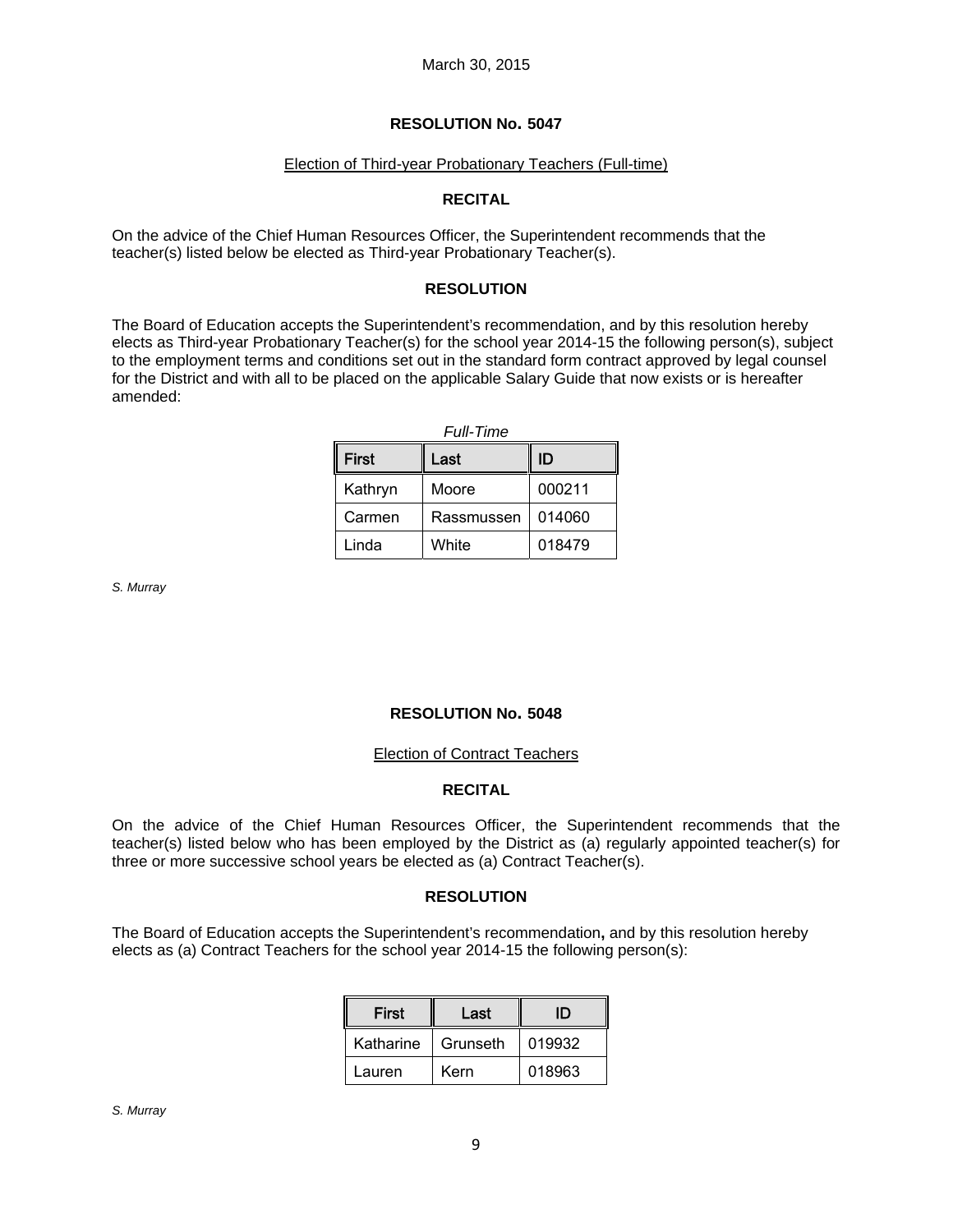# Appointment of Temporary Teachers and Notice of Non-renewal

# **RESOLUTION**

The Board of Education accepts the recommendation to designate the following persons as temporary teachers for the term listed below. These temporary contracts will not be renewed beyond their respective termination dates because the assignments are temporary and District does not require the teachers' services beyond completion of their respective temporary assignments.

| <b>First</b>     | Last           | ID     | <b>Eff. Date</b> | <b>Term Date</b> |
|------------------|----------------|--------|------------------|------------------|
| Rose             | Addis          | 019060 | 2/19/2015        | 6/15/2015        |
| Maleka           | Allen          | 024188 | 2/10/2015        | 6/19/2015        |
| Kawaji           | Armitage       | 018233 | 3/2/2015         | 6/15/2015        |
| John             | <b>Billups</b> | 003771 | 2/12/2015        | 6/15/2015        |
| Ruth             | Bonfiglio      | 008128 | 12/8/2014        | 6/15/2015        |
| Carl             | Dahlquist      | 022896 | 2/17/2015        | 6/15/2015        |
| Mai              | Duong          | 022071 | 2/3/2015         | 6/15/2015        |
| Teresa           | Gassman        | 004565 | 2/19/2015        | 6/15/2015        |
| Patrick          | Hergert        | 002401 | 2/10/2015        | 6/15/2015        |
| Darcy            | Hirotsu        | 024209 | 3/16/2015        | 6/15/2015        |
| Carissa          | Kerrissey      | 024244 | 3/2/2015         | 6/15/2015        |
| Jaime            | Lange          | 024047 | 2/23/2015        | 6/15/2015        |
| Jennifer         | Lowery         | 024211 | 2/18/2015        | 6/19/2015        |
| Megan            | Metcalf        | 024042 | 2/10/2015        | 6/15/2015        |
| Elisabeth        | Murphy         | 024262 | 3/6/2015         | 6/15/2015        |
| <b>Brittaney</b> | Niebergall     | 024225 | 3/2/2015         | 6/15/2015        |
| Maya             | Petersen       | 020851 | 2/23/2015        | 6/15/2015        |
| Makenzie         | Price          | 023817 | 2/9/2015         | 6/15/2015        |
| Ryan             | Rauch          | 024203 | 2/17/2015        | 6/15/2015        |
| Kimberly         | Richardson     | 024195 | 2/9/2015         | 3/10/2015        |
| Kimberly         | Skelton        | 021008 | 2/23/2015        | 6/15/2015        |
| Rebecca          | Wilcox         | 020117 | 3/2/2015         | 6/15/2015        |

*S. Murray*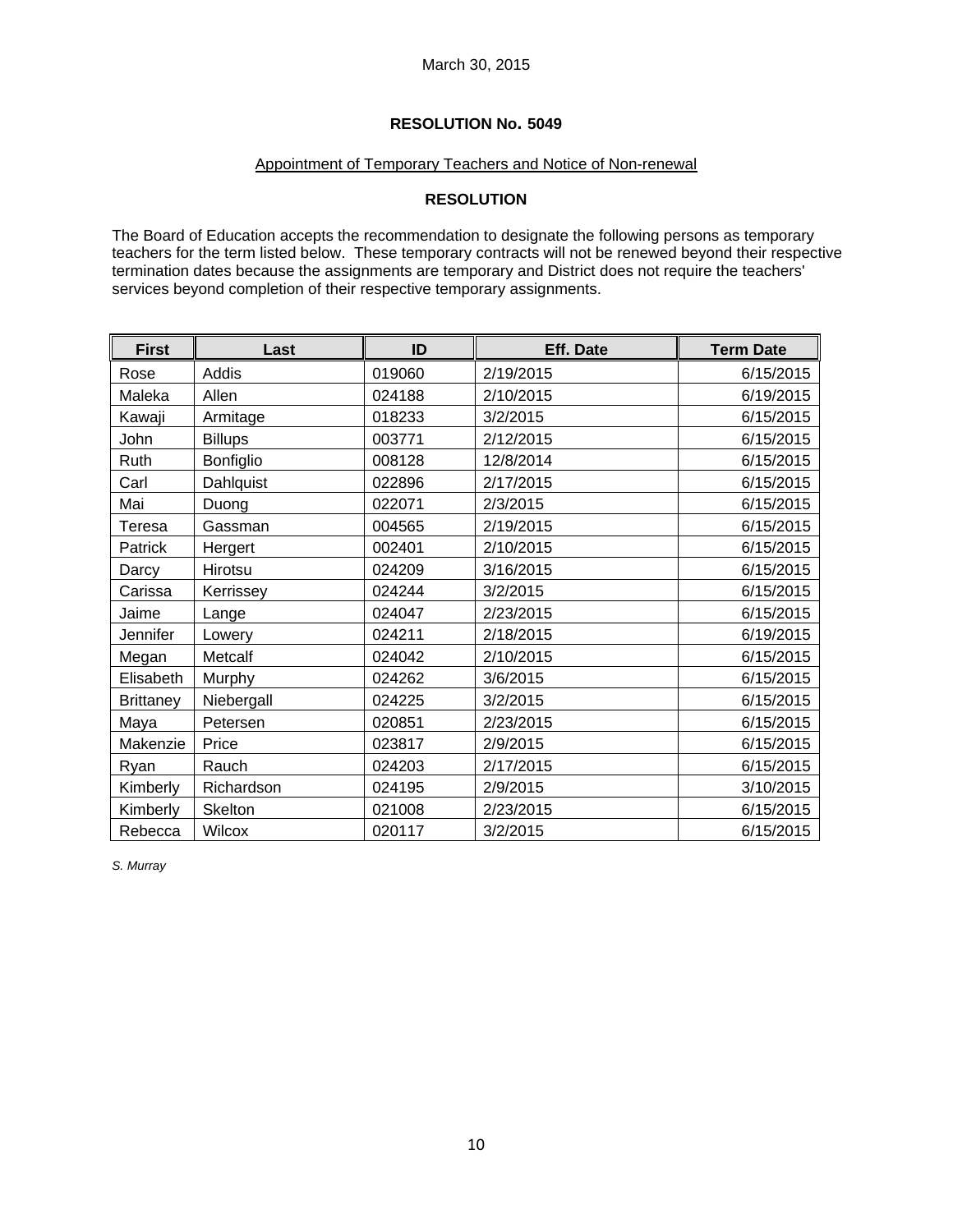## Election of Third Year Probationary Administrators

# **RECITAL**

On the advice of the Chief Human Resources Officer, the Superintendent recommends the following persons serving in administrative positions are elected as Third Year Probationary Administrators.

# **RESOLUTION**

The Board of Education accepts the Superintendent's recommendation and by this resolution hereby elects as Third Year Probationary Administrators for the 2015-2016 school year the following persons, according to the employment terms and conditions set out in the standard District contract.

| Last         | <b>First</b> | ID     |
|--------------|--------------|--------|
| Bacon        | Michael      | 000978 |
| <b>Hubbs</b> | Angela       | 021807 |
| James        | Cheryl       | 000049 |
| Payne        | Angela       | 021905 |

*S. Murray* 

# **RESOLUTION No. 5051**

#### Election of Contract Administrators

## **RECITAL**

On the advice of the Chief Human Resources Officer, the Superintendent recommends the following probationary administrators who have been employed as regularly appointed administrators for three successive school years are elected as Contract Administrators.

#### **RESOLUTION**

The Board of Education accepts the Superintendent's recommendation and by this resolution hereby elects the following persons as Contract Administrators and extends the employment contracts of the following persons until June 2018, subject, according to the employment terms and conditions set out in the standard District contract.

| Last               | <b>First</b> | ID     |  |
|--------------------|--------------|--------|--|
| Berthoin-Hernandez | Diane        | 021119 |  |
| Krankowski         | Edward       | 011066 |  |
| LaFountaine        | Joseph       | 020999 |  |
| Wolfe              | Korinna      | 017743 |  |

*S. Murray*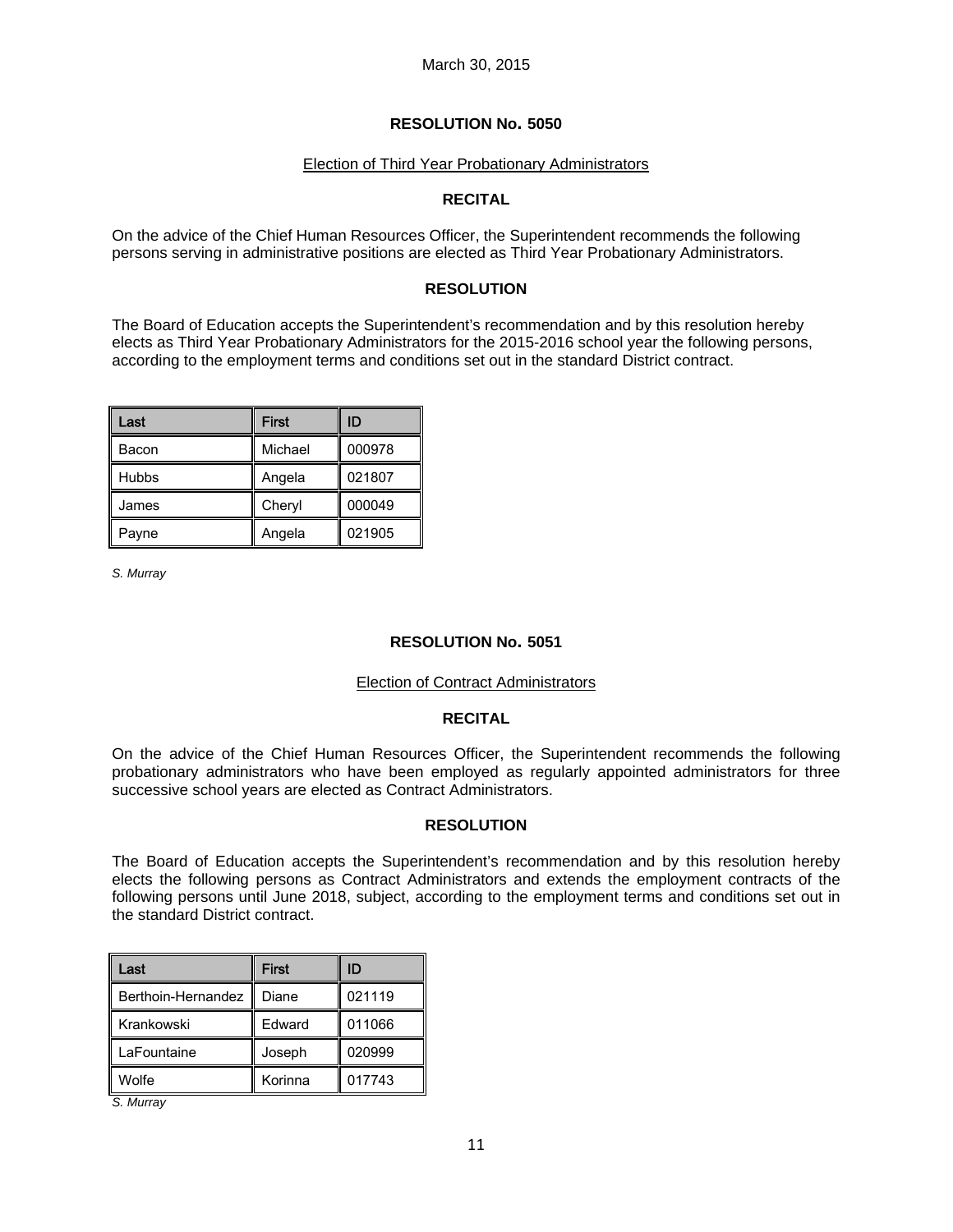#### Notice of Discharge from Employment

## **RESOLUTION**

On the advice of the Chief Human Resources Officer, the Superintendent recommends that the probationary teachers be discharged from employment.

The Board of Education accepts the Superintendent's recommendations and by this resolution hereby discharges from employment of the probationary teachers listed below, under ORS 342.835. The Human Resources Department is instructed to notify these personnel that their employment is terminated, effective March 31, 2015.

| <b>Employee ID</b> |  |
|--------------------|--|
| 023252             |  |

*S. Murray* 

#### **RESOLUTION No. 5053**

Notice of Dismissal

#### **RESOLUTION**

On the advice of the Chief Human Resources Officer, the Superintendent recommends that the teacher listed below be dismissed from employment immediately.

The Board of Education accepts the Superintendent's recommendations and by this resolution hereby dismisses the teacher listed below, under the provisions of ORS 342.865(1)(f). The Human Resources Department is instructed to notify this individual that his employment is terminated, effective March 31, 2015.

| Employee ID |
|-------------|
| 015555      |

*S. Murray*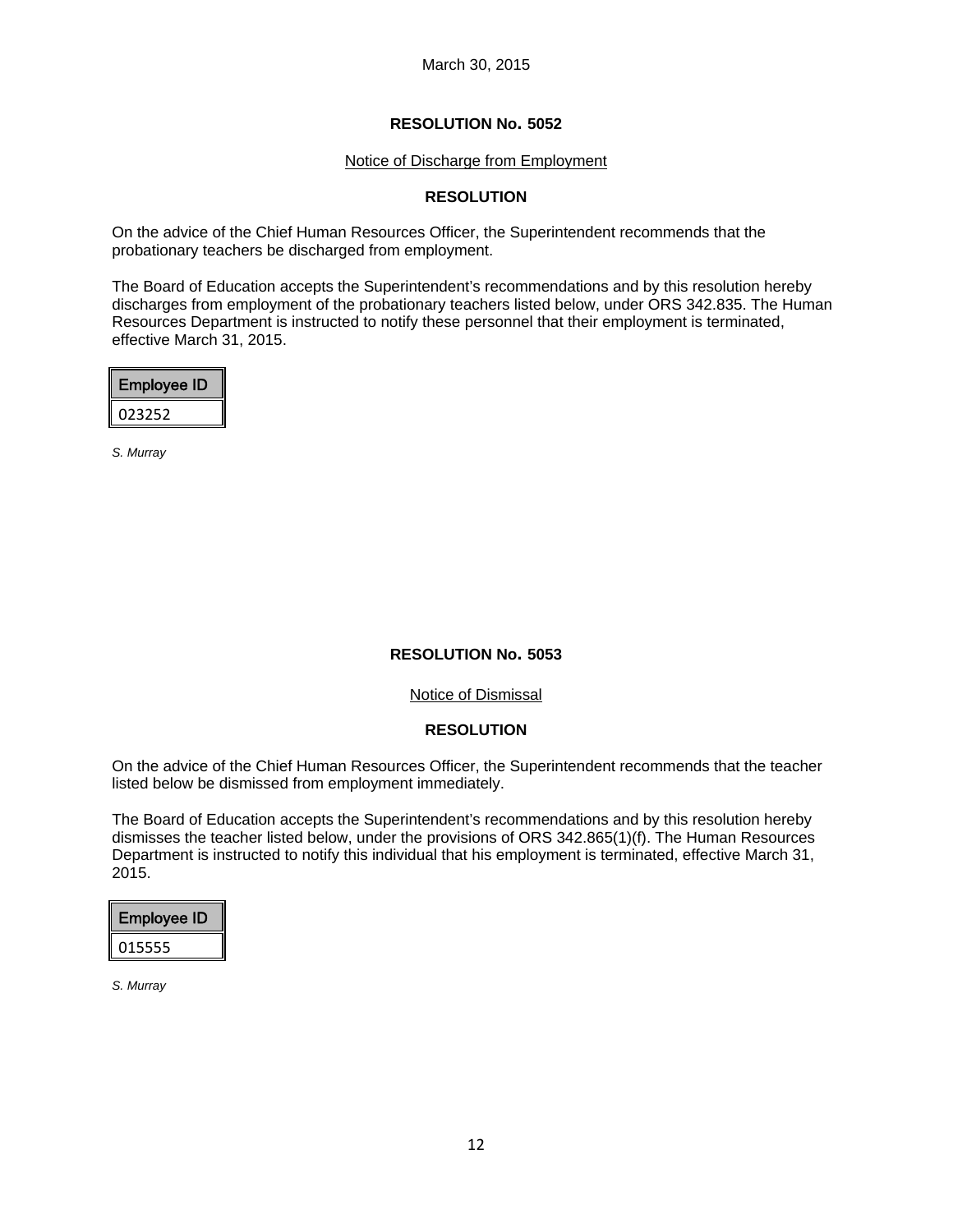# Purchases, Bids, Contracts

The Superintendent RECOMMENDED adoption of the following item:

# Number 5054

Director Regan moved and Director Belisle seconded the motion to adopt the above numbered items. The motion was put to a voice vote and passed unanimously (yes-5, no-0; with Directors Adkins and Morton, and Student Representative Jayaswal, absent).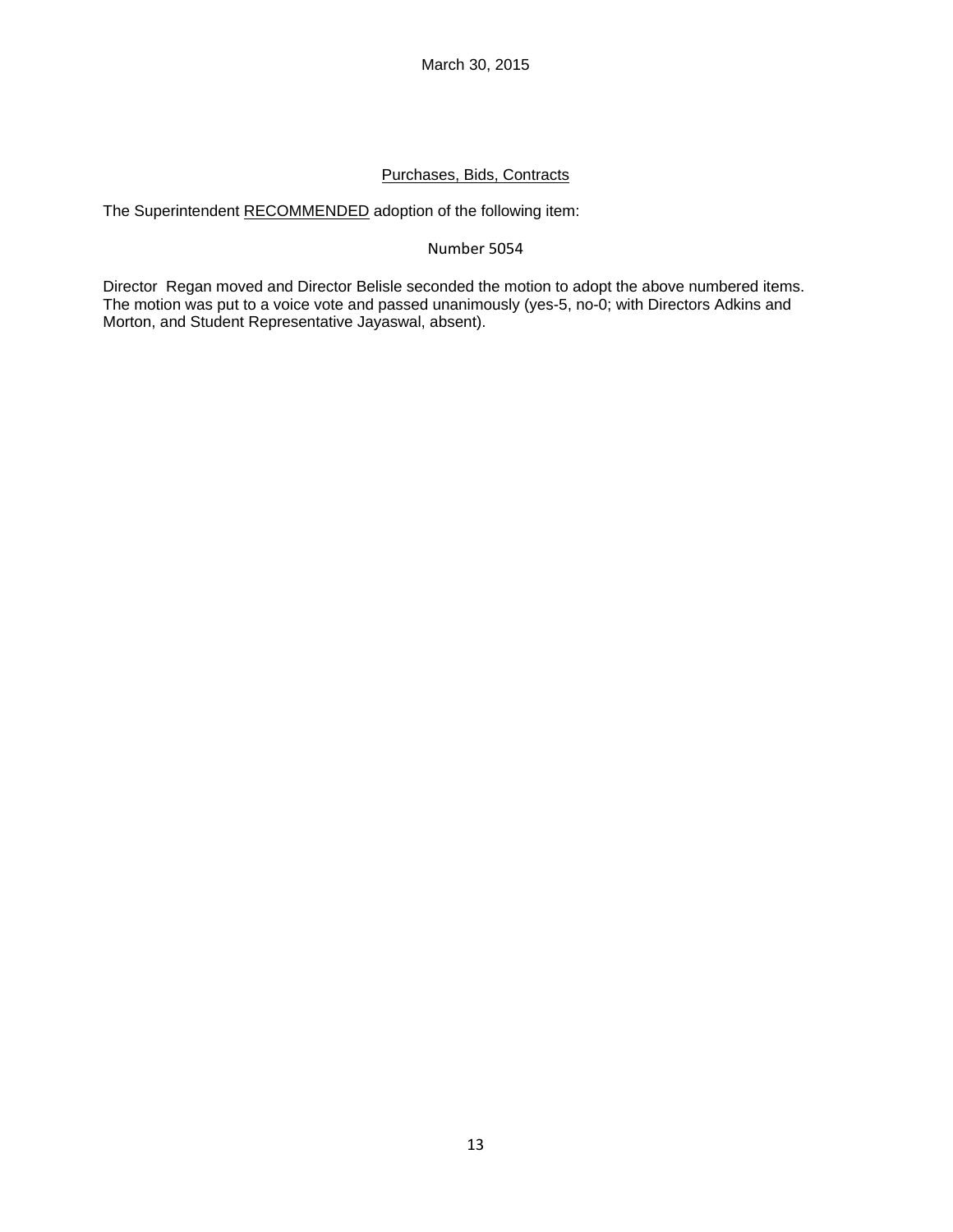## March 30, 2015

# **RESOLUTION No. 5054**

#### Expenditure Contracts that Exceed \$150,000 for Delegation of Authority

## **RECITAL**

Portland Public Schools ("District") Public Contracting Rules PPS-45-0200 ("Authority to Approve District Contracts; Delegation of Authority to Superintendent") requires the Board of Education ("Board") enter into contracts and approve payment for products, materials, supplies, capital outlay, equipment, and services whenever the total amount exceeds \$150,000 per contract, excepting settlement or real property agreements. Contracts meeting this criterion are listed below.

## **RESOLUTION**

The Superintendent recommends that the Board approve these contracts. The Board accepts this recommendation and by this resolution authorizes the Deputy Clerk to enter into agreements in a form approved by General Counsel for the District.

# **NEW CONTRACTS**

| Contractor              | Contract<br>Term                  | <b>Contract Type</b>                  | <b>Description of Services</b>                                                                                                                                                 | Contract<br>Amount           | Responsible<br>Administrator,<br><b>Funding Source</b>     |
|-------------------------|-----------------------------------|---------------------------------------|--------------------------------------------------------------------------------------------------------------------------------------------------------------------------------|------------------------------|------------------------------------------------------------|
| CDW-G                   | 3/31/2015                         | Purchase Order<br>PO XXXXX            | Purchase of 314 tech bundles<br>for Phase IV of the Tech<br>Bundle project.<br>Purchase under cooperative<br>agreement with WSCA<br>(Western States Contracting)<br>Alliance). | Not-to-exceed<br>\$750,000   | J. Klein<br><b>Fund 407</b><br>Dept. 5581<br>Project A1007 |
| <b>School Specialty</b> | 3/27/2015<br>through<br>12/3/2016 | Cooperative<br>Agreement<br>COA 61618 | Purchase of classroom furniture<br>with related accessories and<br>supplies on an as-needed basis<br>for Bond funded Office of<br>School Modernization projects.               | Not-to-exceed<br>\$8,000,000 | C. Sylvester<br>Various chartfields                        |

# **NEW INTERGOVERNMENTAL AGREEMENTS ("IGAs")**

#### No New IGAs

# **AMENDMENTS TO EXISTING CONTRACTS**

No New Amendments

*Y. Awwad*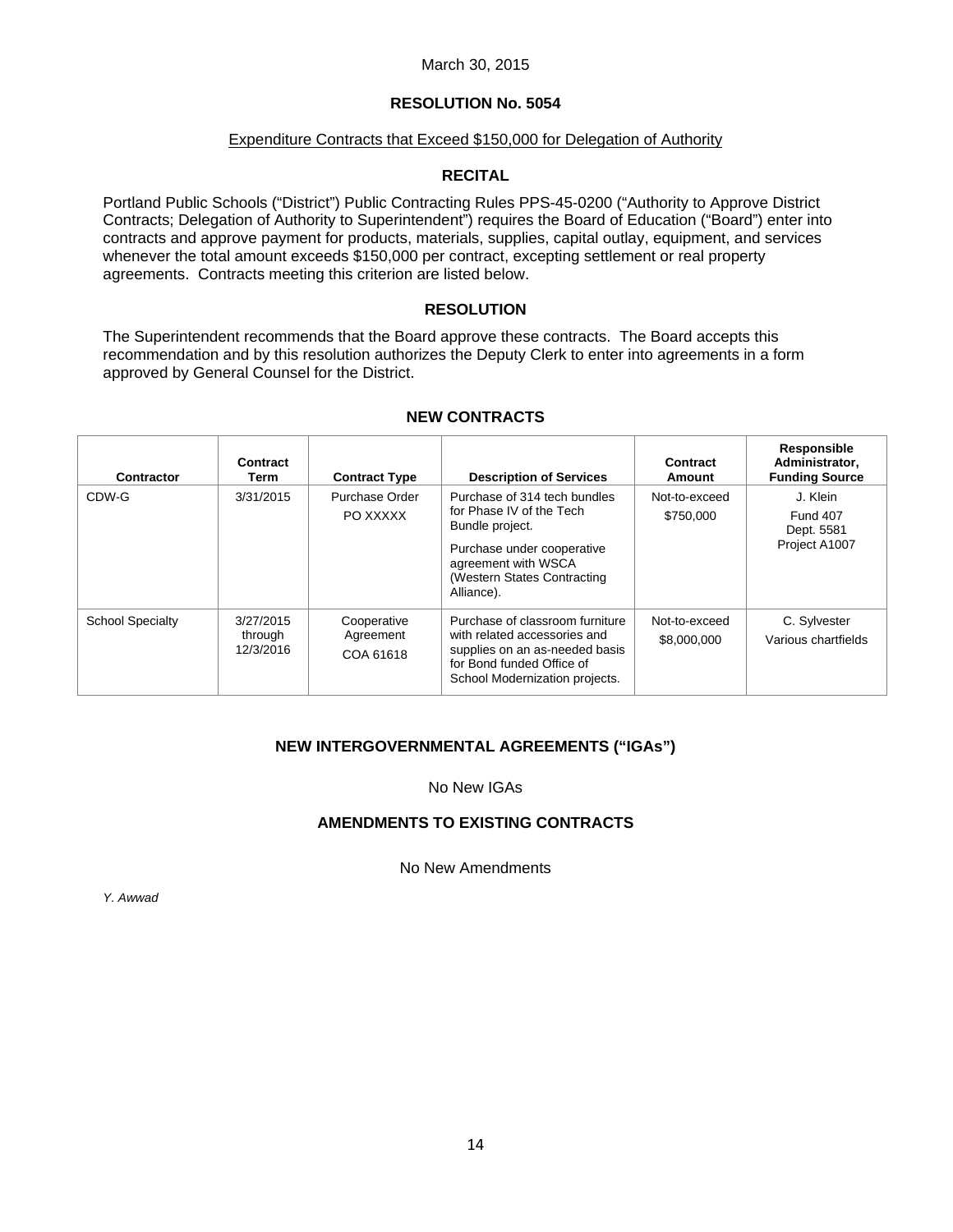March 30, 2015

# Other Matters Requiring Board Approval

The Superintendent RECOMMENDED adoption of the following items:

## Numbers 5055 and 5056

During the meeting of the Whole, Director Regan moved and Director Belisle seconded the motion to adopt Resolution No. 5055. The motion was put to a voice vote and passed by a vote of 4-1 (yes-4, no-1 [Knowles]; with Directors Adkins and Morton, and Student Representative Jayaswal absent).

Director Regan moved and Director Belisle seconded the motion to adopt Resolution No. 5056. The motion was put to a voice vote and passed unanimously (yes-5, no-0; with Directors Adkins and Morton, and Student Representative Jayaswal absent).